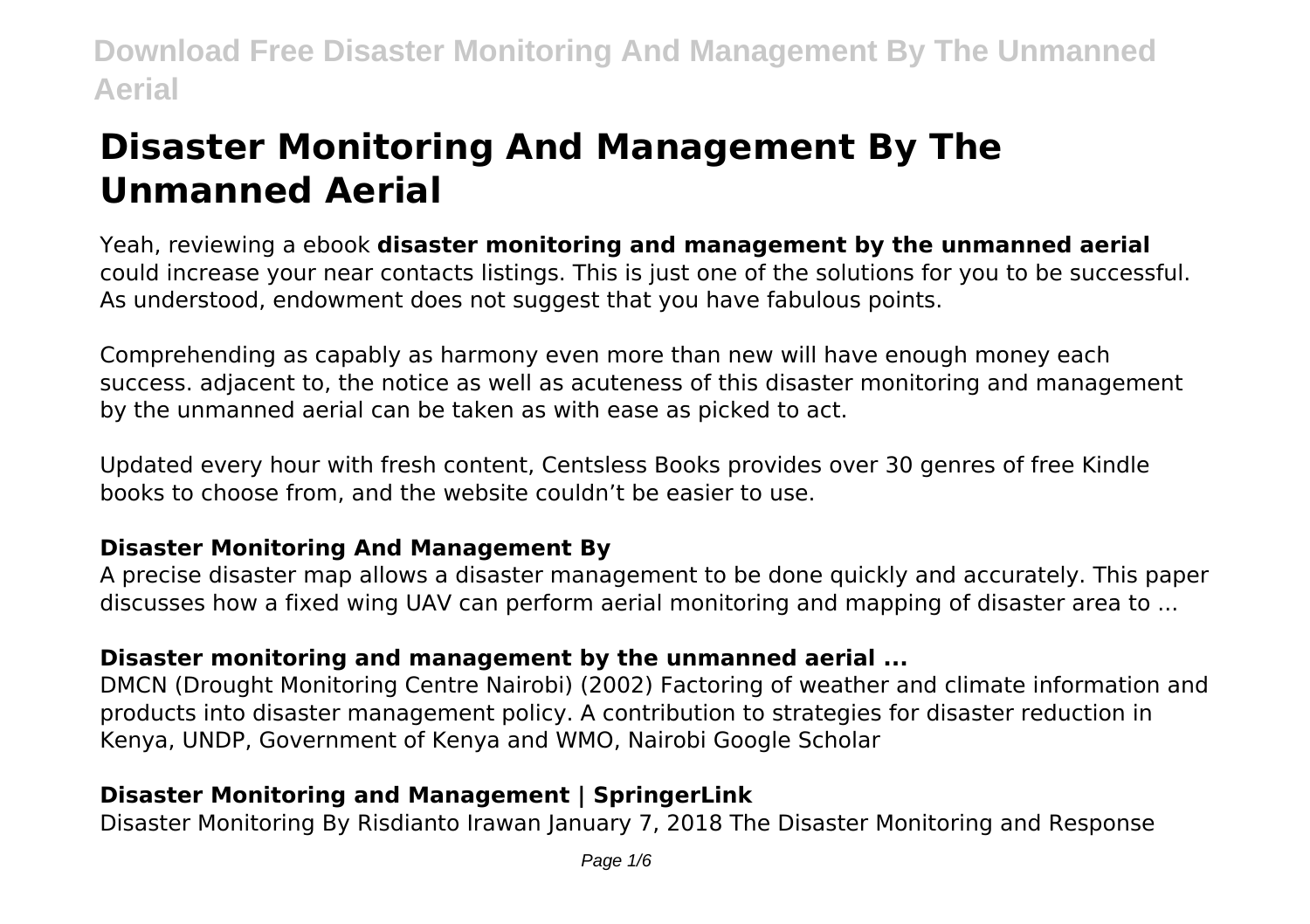System (DMRS) of ASEAN is one of the disaster monitoring tools utilised by the AHA Centre. The tool was designed in partnership with the Pacific Disaster Center (PDC), an applied science and information centre based in Hawaii, with the support of the Government of the United States of America.

#### **Disaster Monitoring Archives - AHA Centre**

Disaster monitoring and management by the unmanned aerial ... The Red Cross and Red Crescent National Societies, supported by the International Federation, work with communities to reduce risk, mitigate the effects of, prepare to respond, respond to and recover from disasters.. Disaster Management can be defined as the organization and management

#### **Disaster Monitoring And Management By The Unmanned Aerial**

Abstract This knowledge note addresses the importance of quality monitoring and evaluation in the disaster context. It provides an overview of how each can be used differently in the ex ante and ex post disaster scenarios.

#### **Monitoring and Evaluation in Disaster Risk Management**

Local health departments are often at the forefront of a disaster response, attending to the immediate trauma inflicted by the disaster and also the long term health consequences. As the frequency and severity of disasters are projected to rise, monitoring and evaluation (M&E) efforts are critical to help local health departments consolidate past experiences and improve future response efforts.

#### **Monitoring and evaluation of disaster response efforts ...**

The UNISDR established a Monitoring and Evaluation Framework to provide a consistent approach to the monitoring and evaluation of its Programmes and Projects.. Monitoring and Evaluation (M&E)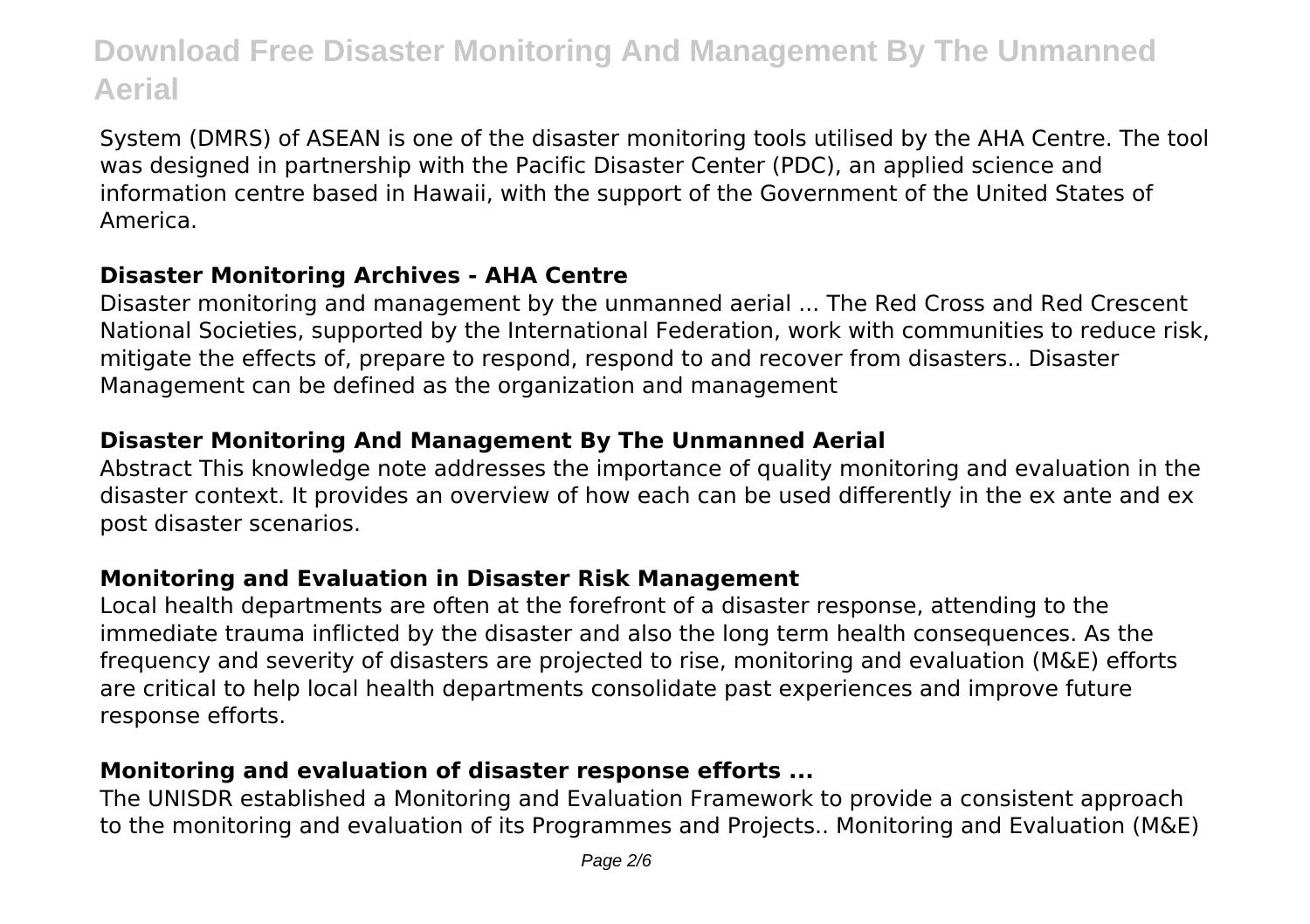is an organizational approach used for assessing the performance of projects, institutions and/or programmes.Its goal is to improve current and future management of outputs, outcomes and impact.

#### **Monitoring & Evaluation Framework | Disaster Risk ...**

The successful implementation of the European Commission's Common Agricultural Policy (CAP) and the insurance coverage in case of a natural disaster requires precise and regular mapping of crop types and detailed delineation of the disasters' effects by frequent and accurate controls. Free and open access policy to Copernicus Sentinel data offers a big volume of data to the users on a ...

#### **Decision Support on Monitoring and Disaster Management in ...**

Disaster Management M&E Framework – March 2014 - 6 Management Act, 2002, for monitoring, measuring and evaluating disaster management plans, and prevention, mitigation and response activities. This should also be based on the four Key Performance Areas (KPAs) as well as the Enablers as stipulated in the Disaster Management framework.

# **DISASTER MANAGEMENT MONITORING AND EVALUATION FRAMEWORK**

National Monitoring and Evaluation Framework for Disaster Recovery Programs. A Monitoring and Evaluation Framework is needed to ensure that disaster recovery programs can be evaluated for their effectiveness. By improving the quality of disaster recovery evaluations, governments will be able to improve subsequent disaster recovery programs, to the extent that the learnings from these ...

#### **National disaster recovery monitoring and evaluation**

The scope of processes covered by Perpetuuiti's products range from definition and monitoring to synchronization, compliance management and more. Perpetuuiti's flagship products address the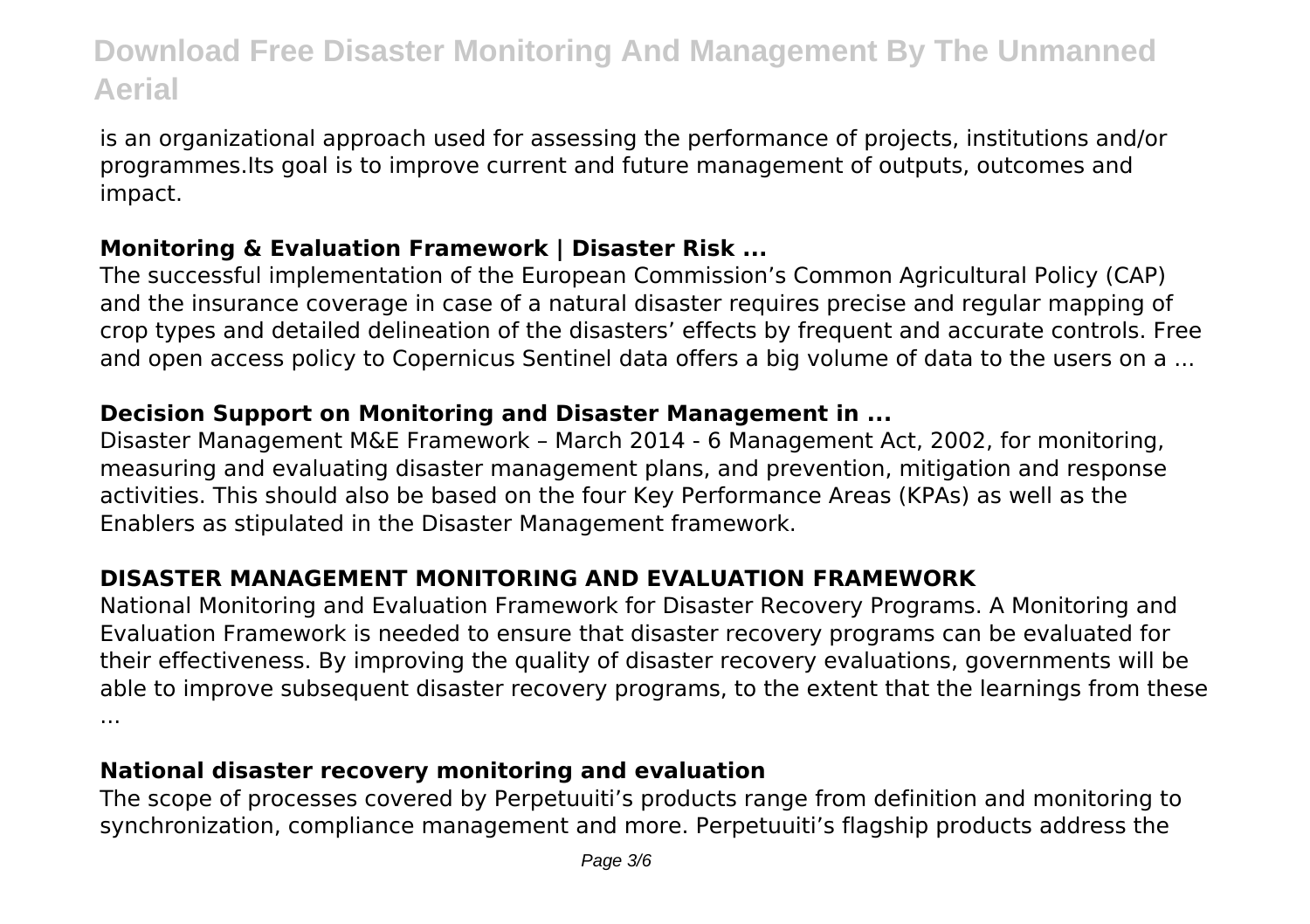entire gamut of continuity management across business continuity planning, IT disaster recovery management, business process automation, and enterprise cross platform replication.

#### **Disaster Recovery Monitoring and Management - Microdium**

The National Disaster Risk Reduction and Management Plan (NDRRMP) fulfills the requirement of RA No. 10121 of 2010, which provides the legal basis for policies, plans and programs to deal with disasters. The NDRRMP covers four thematic areas, namely, (1) Disaster Prevention and Mitigation; (2) Disaster Preparedness; (3) Disaster Response; and ...

#### **National Disaster Risk Reduction and Management Plan ...**

Map of disaster alerts in the past 4 days. European Union, 2020. Map produced by EC-JRC.The designations employed and the presentation of material on the map do not imply the expression of any opinion whatsoever on the part of the European Union concerning the legal status of any country, territory or area or of its authorities, or concerning the delimitation of its frontiers or boundaries.

#### **GDACS - Global Disaster Alerting Coordination System**

The Disaster Management (DM) is described as a holistic strategy involving disaster risk reduction, preparedness, response, and recovery efforts via cooperation between federal and state governments, local bodies, and private sectors to reduce the impact of disasters .

#### **Multi-hazard disaster studies: Monitoring, detection ...**

Tetra Tech has been providing disaster management, recovery, and reimbursement services to government clients throughout the U.S. for more than 20 years. We have collectively managed the recovery effort for 120 million cubic yards of debris on behalf of 300 public sector clients, resulting in more than \$6 billion in FEMA reimbursement costs.